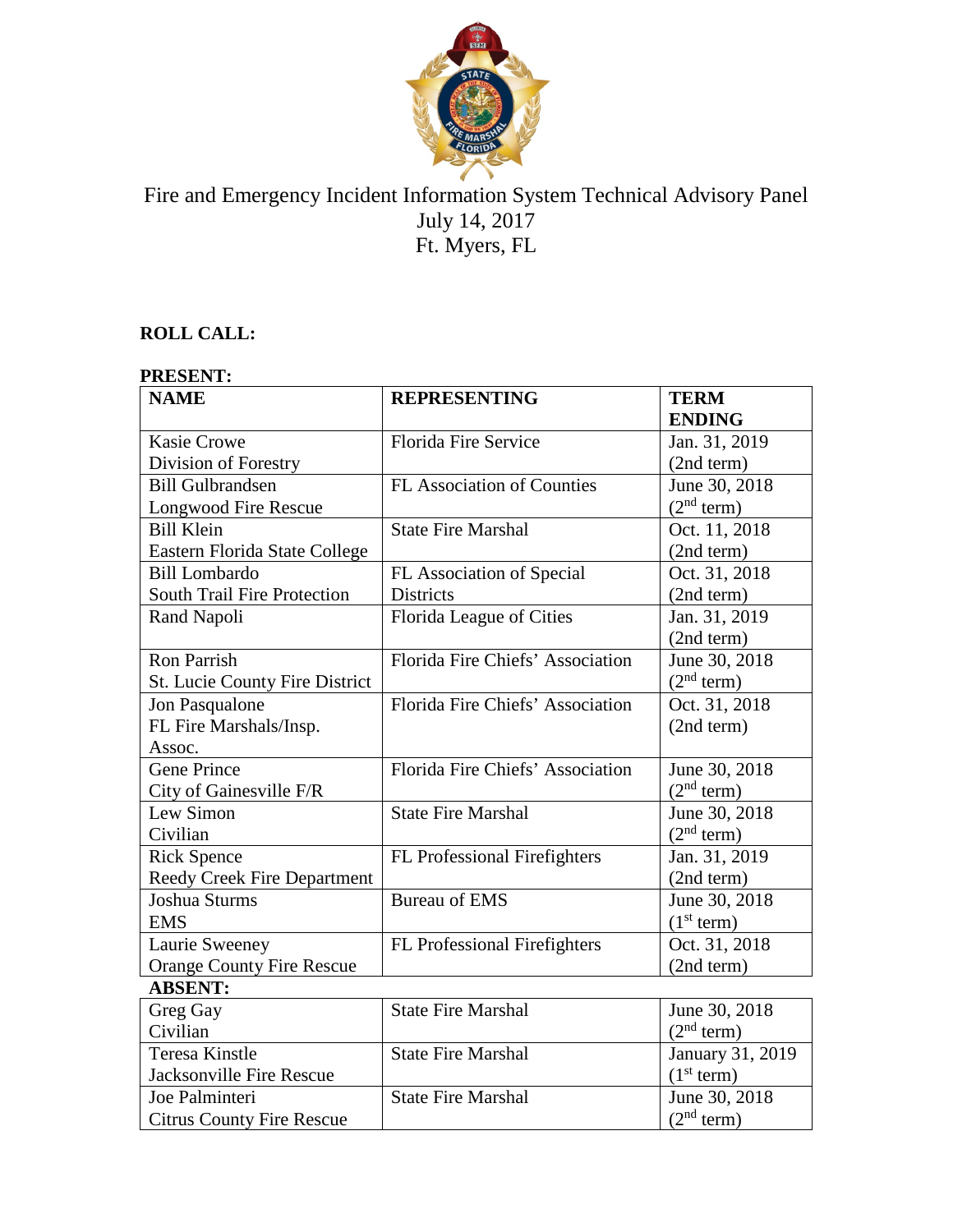The Fire and Emergency Incident Information System Technical Advisory Panel meeting was called to order.

**On a motion duly made**, the minutes from the Fire and Emergency Incident Information System Technical Advisory Panel held on April 10, 2017 were approved.

## **Motion carried**.

## **REPORT FROM DIVISION:** *Julius Halas, Director SFM*

- The National Association of State Fire Marshal's will be heard before the Congressional Committee. Possibilities for grant money;
	- o Increase in fire prevention
	- o Smoke alarms
	- o Data
- Request for support from Panel with LBR for FCDICE replacement

## **REPORT FROM FFIRS:** *Wayne Watts, FFIRS Section*

- 2016 2.6 million incidents reported
- Florida is number one in reporting by one million incidents
- Working on correcting coding issues
- Working with the Bureau of Fire Standards and Training on setting up pod casts for training (FAQ)
- 2017-well above reporting from last year
- Upcoming training
	- o New Smyrna
	- o Cocoa
- FFIRS has been given access to USFA data warehouse, comparisons can now be done
- Coding seems to be getting better, there is a need to get insurance companies involved and trained.
- LBR need new FCDICE and new fire incident reporting system that can "talk" to each other

**On a motion duly made**, a letter from the Fire and Emergency Incident Information System Technical Advisory Panel will be drafted to all fire departments. This letter will thank currently reporting departments for their participation, and remind departments who are not yet reporting of the grant funding opportunities that available when they participate and report.

### **Motion carried.**